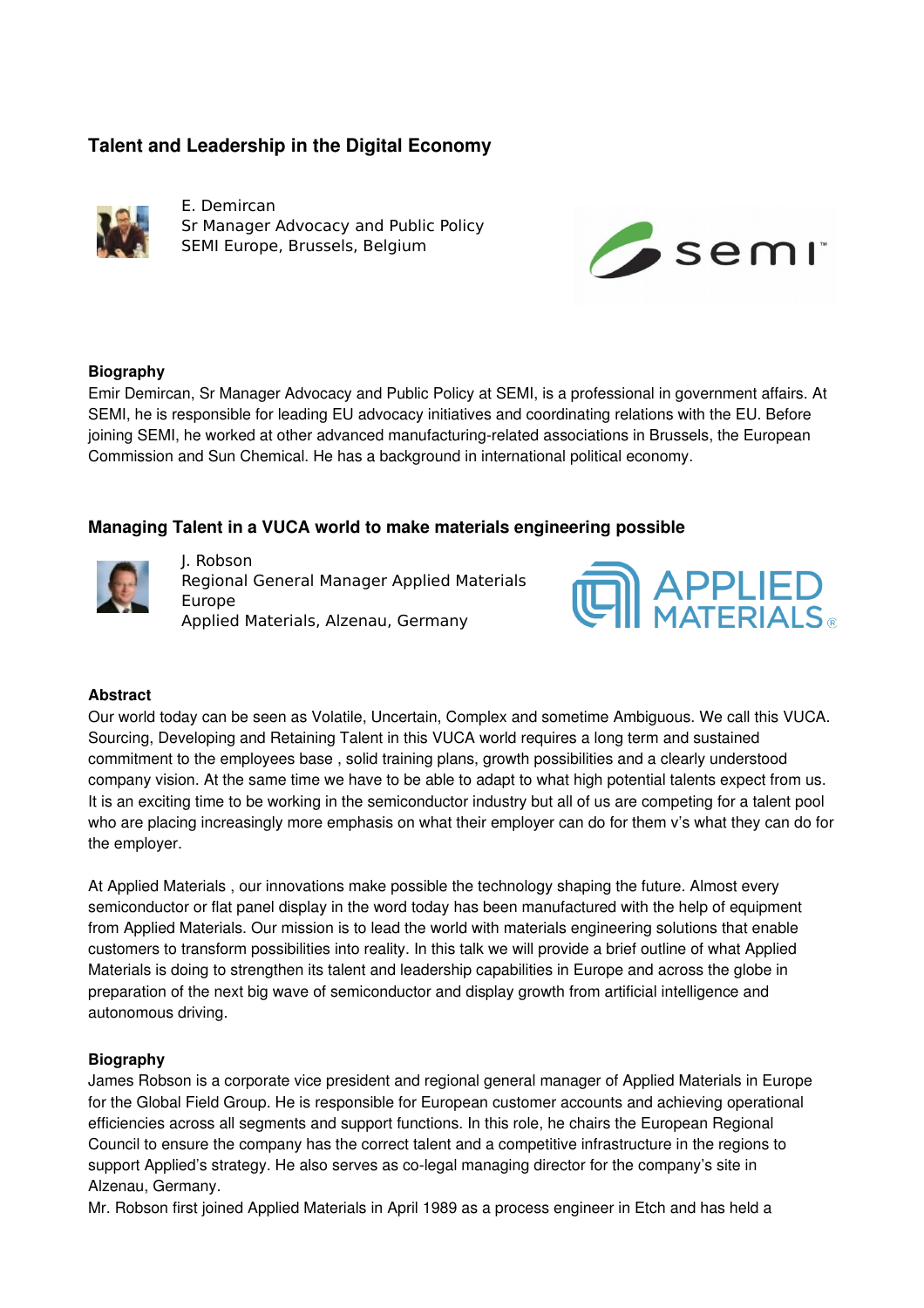variety of positions in engineering, sales, marketing and management across the business units, including general manager of European Crystalline Silicon Solar Products; vice president of global sales for the Energy and Environmental Solutions group; and general manager of the Glass and Web divisions. He also was vice president and strategic account general manager for Infineon / Qimonda and European Regional Accounts.

Prior to joining Applied Materials, Mr. Robson served as a line process engineer at Siemens Microelectronics in Regensburg, Germany and at General Instruments in Scotland.

Mr. Robson received an honors bachelor of science degree in electrical and electronic engineering from the University of Edinburgh.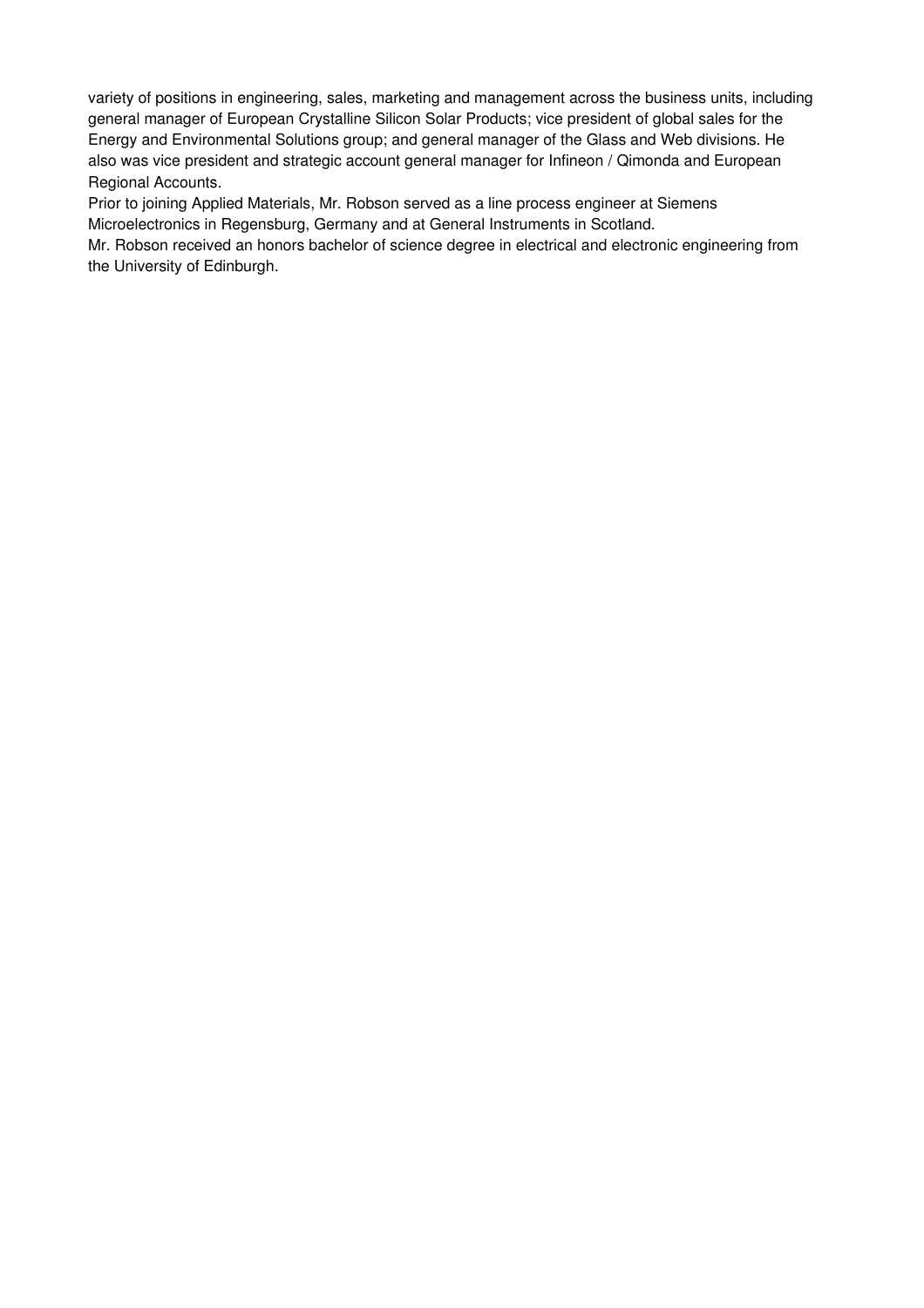# **International talent at imec**



C. Beenders Talent Acquisition Manager Imec, HR, Leuven, Belgium



#### **Abstract**

In this presentation, we will focus on two main topics:

1.About imec: expertise, people and culture

2.How imec tries to tackle the workforce challenges in the global digital economy of today,

#### **Biography**

In 2007, Chris graduated as a master in Political Science at the Catholic University of Leuven. One year later she received her second master degree in Human Resource Management at the University Antwerp Management School. Chris started her professional career as a recruiting consultant where she headhunted for different companies. After 3 years, she moved towards internal recruiting at Cegeka Belgium, a European IT consultancy company. Here, she was promoted to Talent Acquisition Manager after two years. In this role she introduced an innovative recruitment strategy and successfully led the recruitment team. One of her main achievements was the foundation of the Cegeka school, where non-IT profiles are being trained to work in the business of Cegeka. In 2017, Chris took on a new challenge as a Talent Acquisition manager at imec Belgium, where her team is responsible for over 350 hires per year on average. She ensures Imec's growth in a candidate driven labor market by defining a pioneering recruitment strategy and innovative employer branding activities.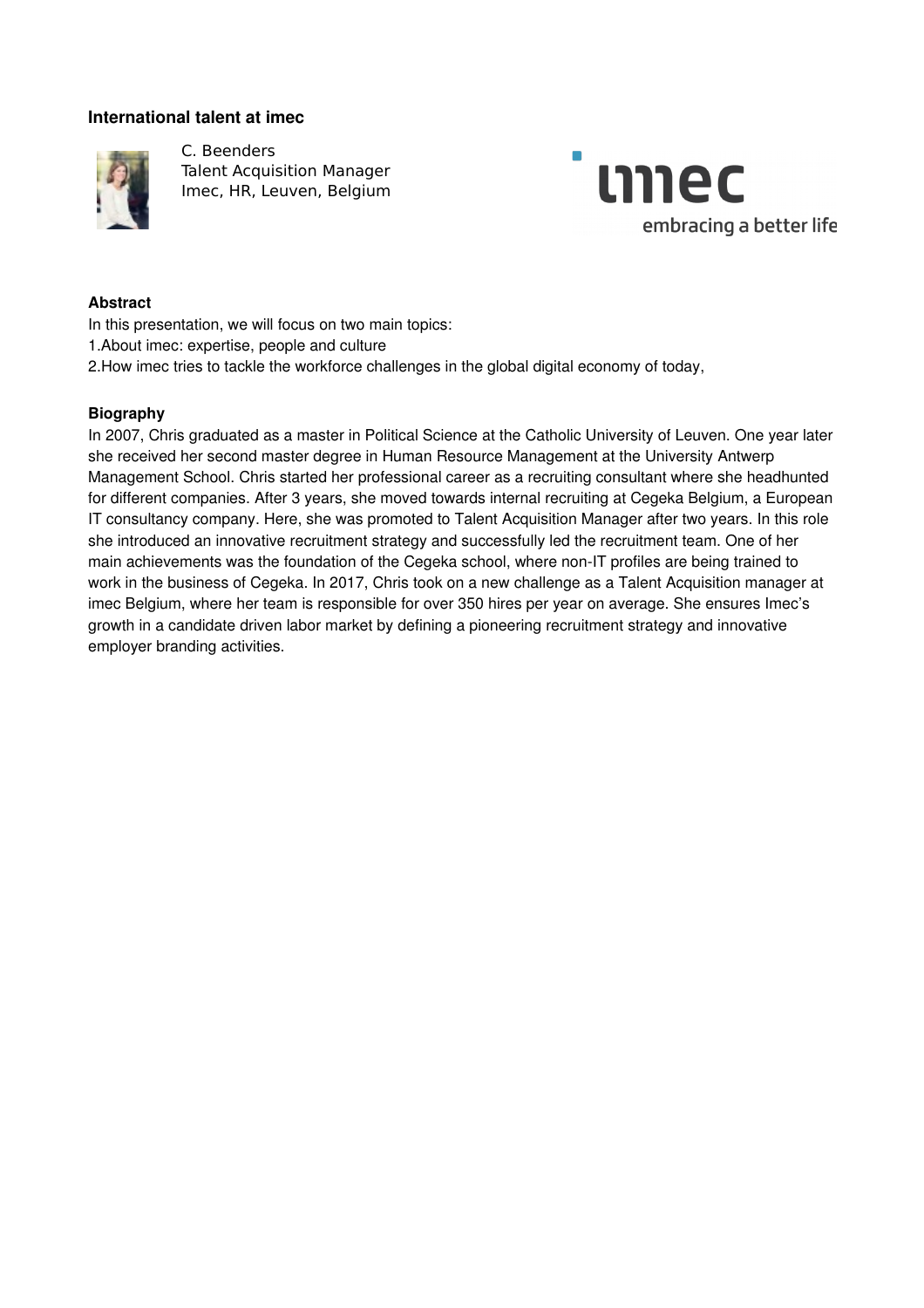# **Attract – Engage – Develop. How Cultural Change Influences Talent Management**



H. Schoder Vice President Human Resources X-FAB Group, Erfurt, Germany



### **Abstract**

To find and attract the right talent is a key factor for all Semiconductor Companies worldwide. As soon as a new employee was found and enters the company it is essential to develop the skills and personality to increase performance and initiate a sustainable engagement of the individual. People are the essential factor for all semiconductor companies and with the shortage of qualified staff in the future people will become even more a success factor.

To be prepared for the future people challenges companies need to change their culture, which means people within the companies should be ready to take their own responsibility to make thinks different. Since 2014 X-FAB has been undergoing a global cultural change process and to share some the ideas, programs and results as an inspiration to think about the future challenges is the content of that presentation.

### **Biography**

Henryk Schoder, X-FAB's global VP HR, was born and raised in the Thuringian town of Jena, where he also completed his Masters in Psychology. Prior to joining X-FAB in January 2014, Henryk worked as HR Manager at Infineon's Dresden site, as Recruitment Consultant in Brighton (UK), Singapore and Dubai as well as HR and IT Manager for Masdar PV.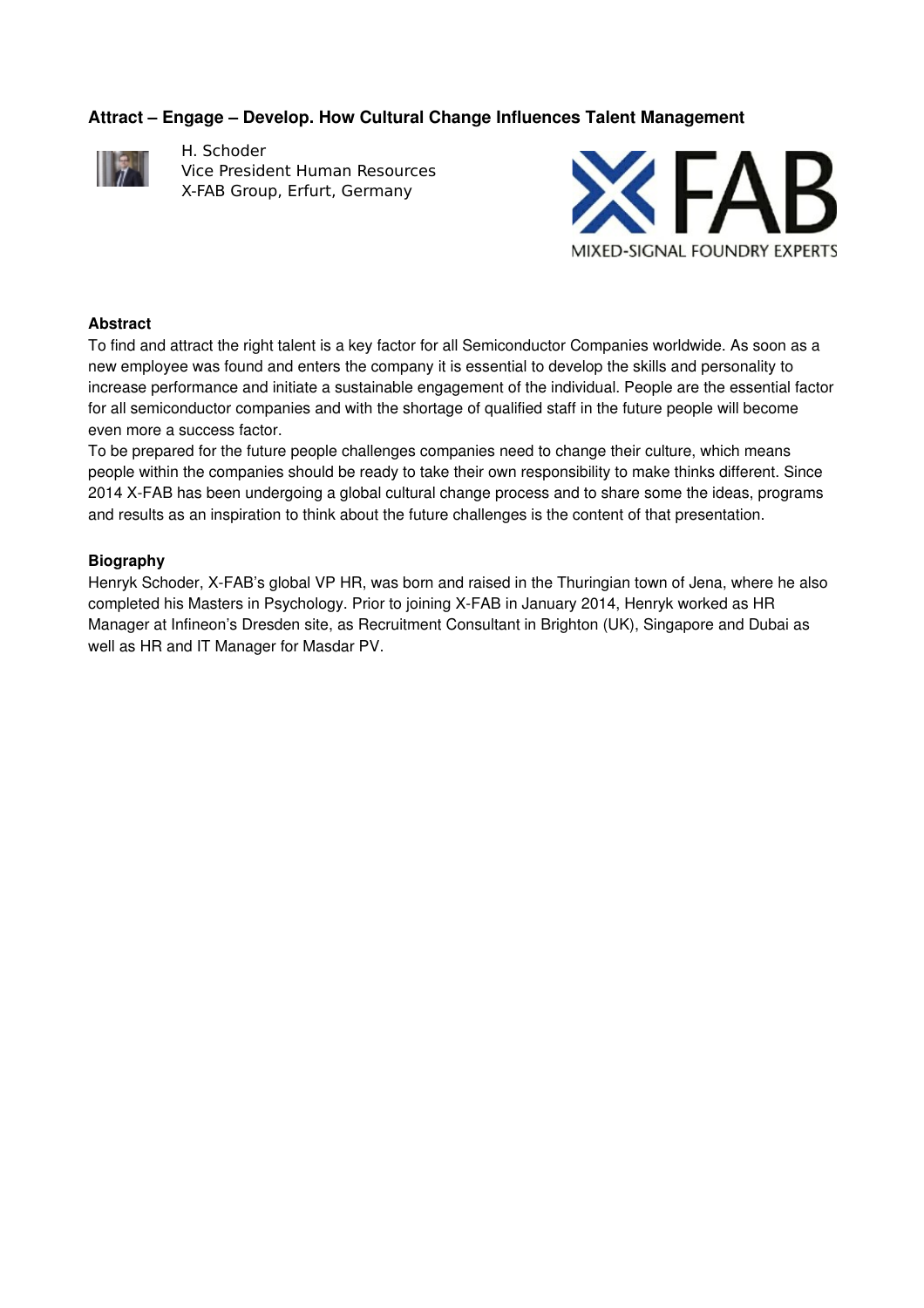# **Exploring a digital future: Where academia and industry meet (2019 SEMI Member Forum, Bristol, UK)**



M. Czerniak Environmental Solutions Business development Manager, Edwards Edwards, Semiconductor, Clevedon, United Kingdom



# **Abstract**

We live in a rapidly changing world and we are faced with important global and local challenges; from climate change and global warming to resilient cities and sustainable communities, future solutions will require innovative thinking and approaches but also strong partnerships between academia and industry.

 The Nanoelectronics Industry is already exploring the future, enabling almost every modern technology: Artificial Intelligence (AI), Deep Learning, Autonomous Vehicles, Space, Supercomputers, the Internet and the Cloud, Wearables and so on. They are all enabled by state-of-the-art electronic components and systems.

 Two examples are remotely operated vehicles (ROV) used in marine research into microplastic pollution, and satellite imagery combined with supercomputers used to track climate change and influence policymakers.

 Designing and manufacturing electronics use many fields of technology: Physics, Chemistry, Engineering, Computing, Data, Operational Research etc.

This will be a 2-day workshop for students to find out more about the exciting opportunities the nanoelectronics and digital industry in Europe and around the world, including a face-to-face recruitment café with representatives from leading industry players.

### **Biography**

Mike gained his PhD in Electrical Engineering at Manchester University (UK) in 1982. Starting his professional career with Philips, initially in their UK R+D labs & subsequently in the fab in Nijmegen, Holland. He had subsequent marketing roles at UK-based OEMs Cambridge Instruments, VSW and VG Semicon before joining Edwards 21 years ago. He has held various technical and marketing positions before beginning his current role 2 years ago.

Mike has numerous published articles and patents to his name, co-chairs 2 SEMI standards committees, participates in the IRDS, is a UK PFC "expert" on the UN IPCC (Intergovernmental Panel on Climate Change, and now is a lead author) and has authored the chapter on Vacuum and Environmental issues in the Handbook of Semiconductor Manufacturing (2nd edition). He has been a Visiting Industrial Professor in the School of Chemistry at the University of Bristol since September 2017. Mike has been married for 39 years and has 2 grown-up children.



C. Melvin Senior Manager, Sales and Marketing SEMI Europe, Berlin, Germany



### **Biography**

Cassandra Melvin received her BS in Business Management and Neuropsychology at Rensselaer Polytechnic Institute and is Senior Manager, Sales and Marketing at SEMI Europe. For the nine years prior to joining SEMI, she held the position Global Product Manager at Atotech Deutschland GmbH, where she was responsible for managing several hundred electroplating chemistry products in its Semiconductor and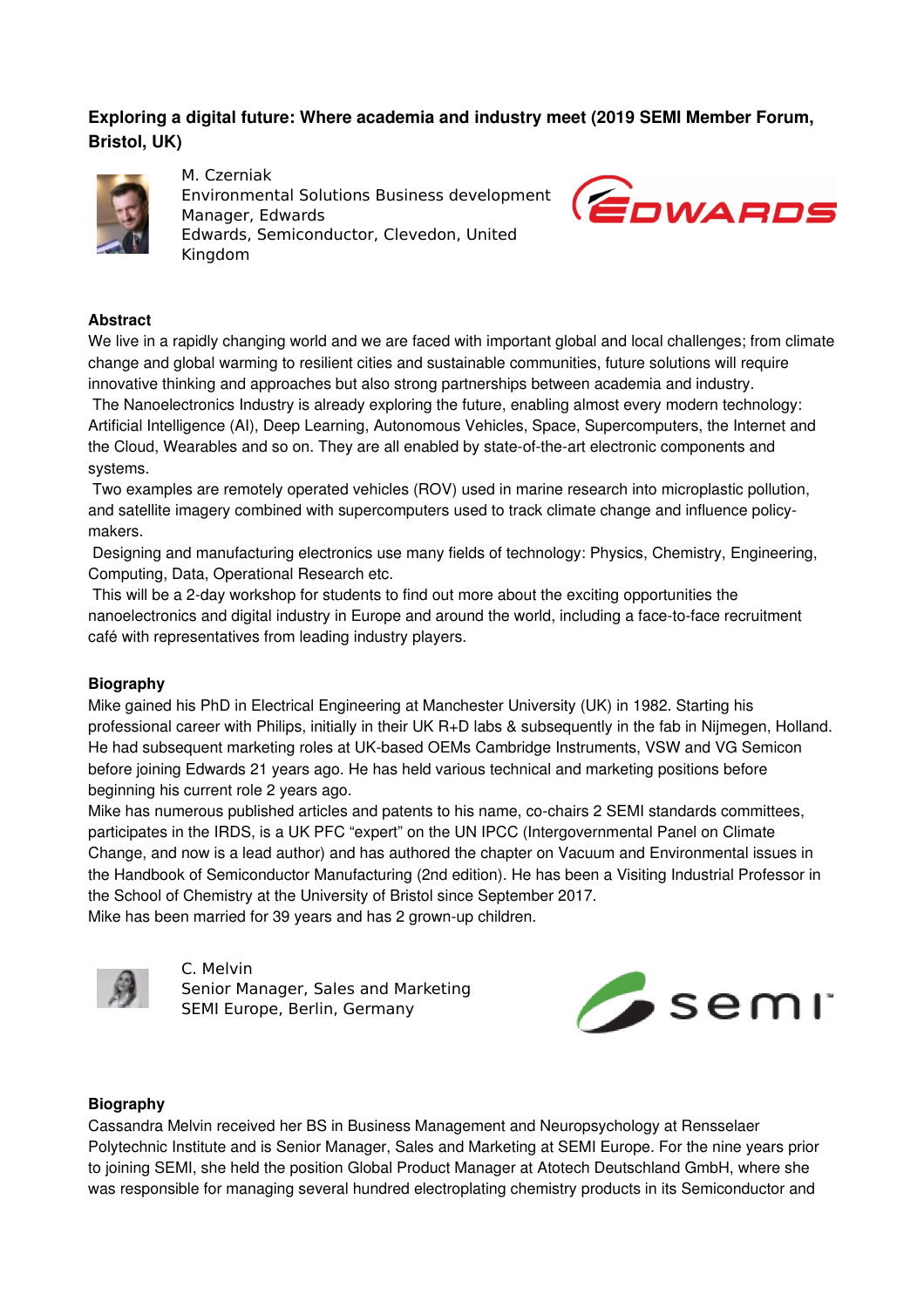Functional Electronic Coatings division.

She began her career at the SUNY Polytechnic Institute (formerly the College of Nanoscale Science and Engineering) as a Business Manager focused on technical programs for semiconductor chemistry and equipment manufacturers. She also held various project and program management roles in clean room operations and IT at SUNY.

Cassandra's written work has been published in leading technical magazines and presented at key conferences globally. As an advocate for diversity and inclusion, she is actively involved in SEMI's efforts to promote diversity within the semiconductor industry.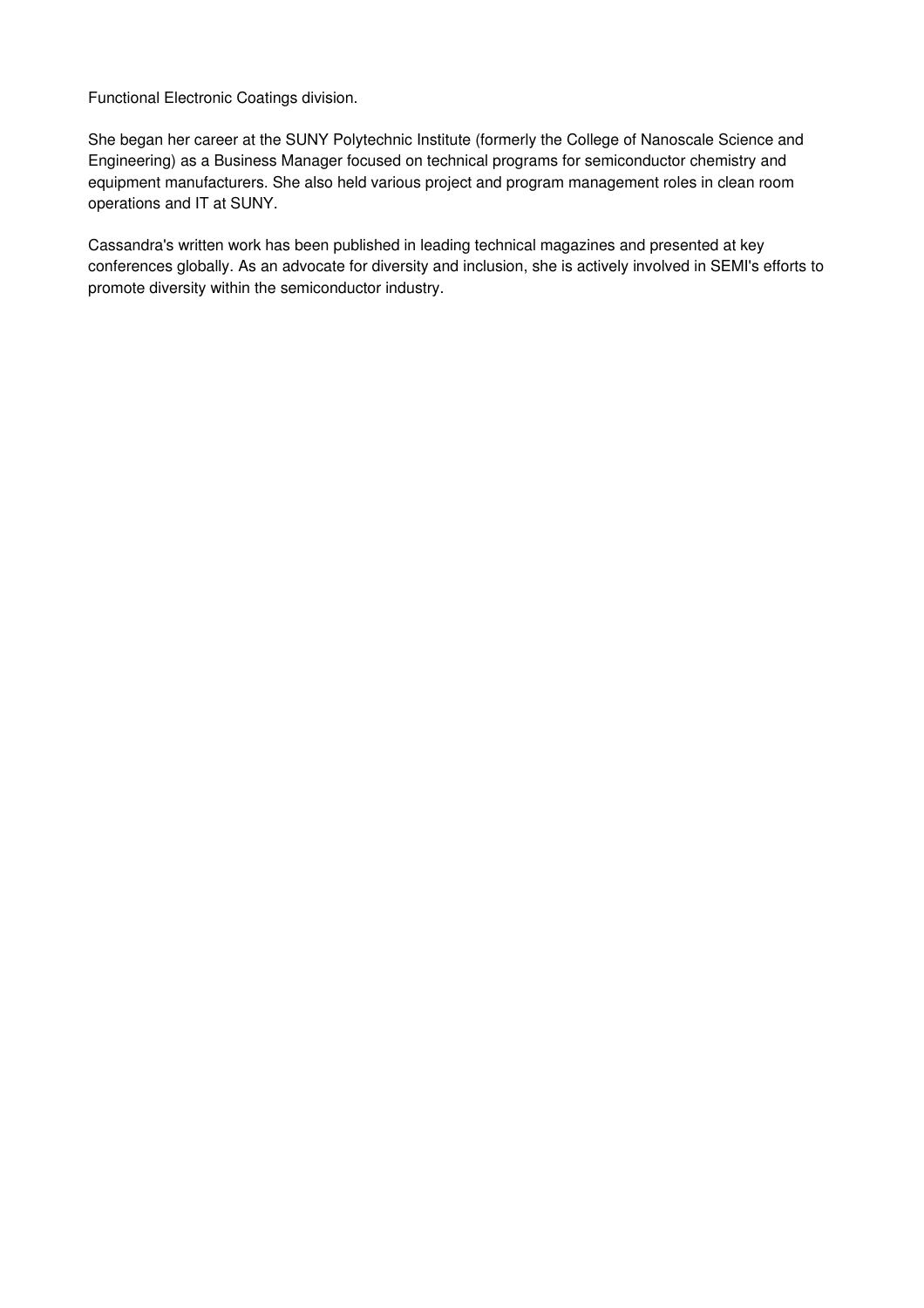# **Chombar Françoise**



F. Chombar CEO Melexis, Tessenderlo, Belgium



### **Biography**

Françoise Chombar is CEO and co-founder of Melexis. She has held executive positions with a number of tech companies. Ms Chombar is currently member of the Board of Umicore, a global materials technology and recycling group.

She is equally president of the STEM platform, an advisory board to the Flemish government, aiming to encourage young people to pursue a Science, Technology, Engineering or Mathematics education. She was a mentor to the SOFIA Women's Network for 17 years, a coaching, networking and educational program for women active in the profit sector.

Françoise Chombar's long-term commitment to actively advocating more STEM and more gender balance is driven by the profound belief in their positive societal impact.

She was the 2016 recipient of the Vlerick Award and the 2018 recipient of the Global Prize for Women Entrepreneurs of BNP Paribas and ICT-Personality of the Year by Datanews. Most recently she has been granted a Science Fellowhsip at the VUB.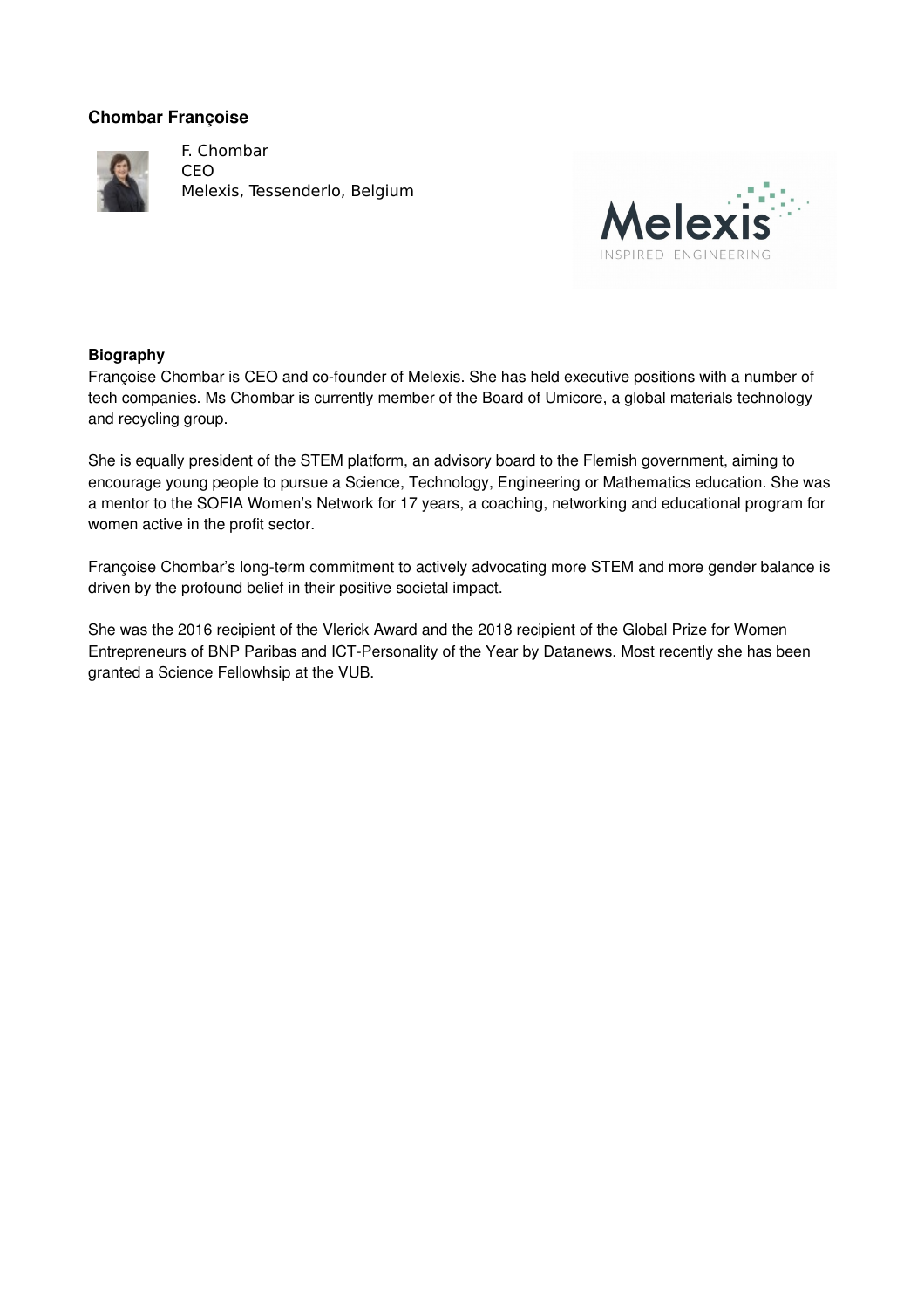# **Marced Maria**



M. Marced President TSMC Europe, Amsterdam, Netherlands



### **Biography**

Mrs. Maria Marced is President of TSMC Europe, with responsibility for driving the development, strategy and management of TSMC's business in Europe, Middle East and Africa.

Before joining TSMC, Maria was Senior Vice President of Sales and Marketing at NXP /Philips Semiconductors.

She also served as Philips' General Manager of the Connected Multimedia Solutions Business Unit overseeing semiconductor solutions for Connected Consumer applications.

Dr Marced spent over 19 years at Intel where she developed her professional career rising to become Vice President and General Manager responsible for Europe, Middle East and Africa region.

Maria Marced holds a PhD in Telecommunications Engineering at Universidad Politecnica de Madrid, Spain.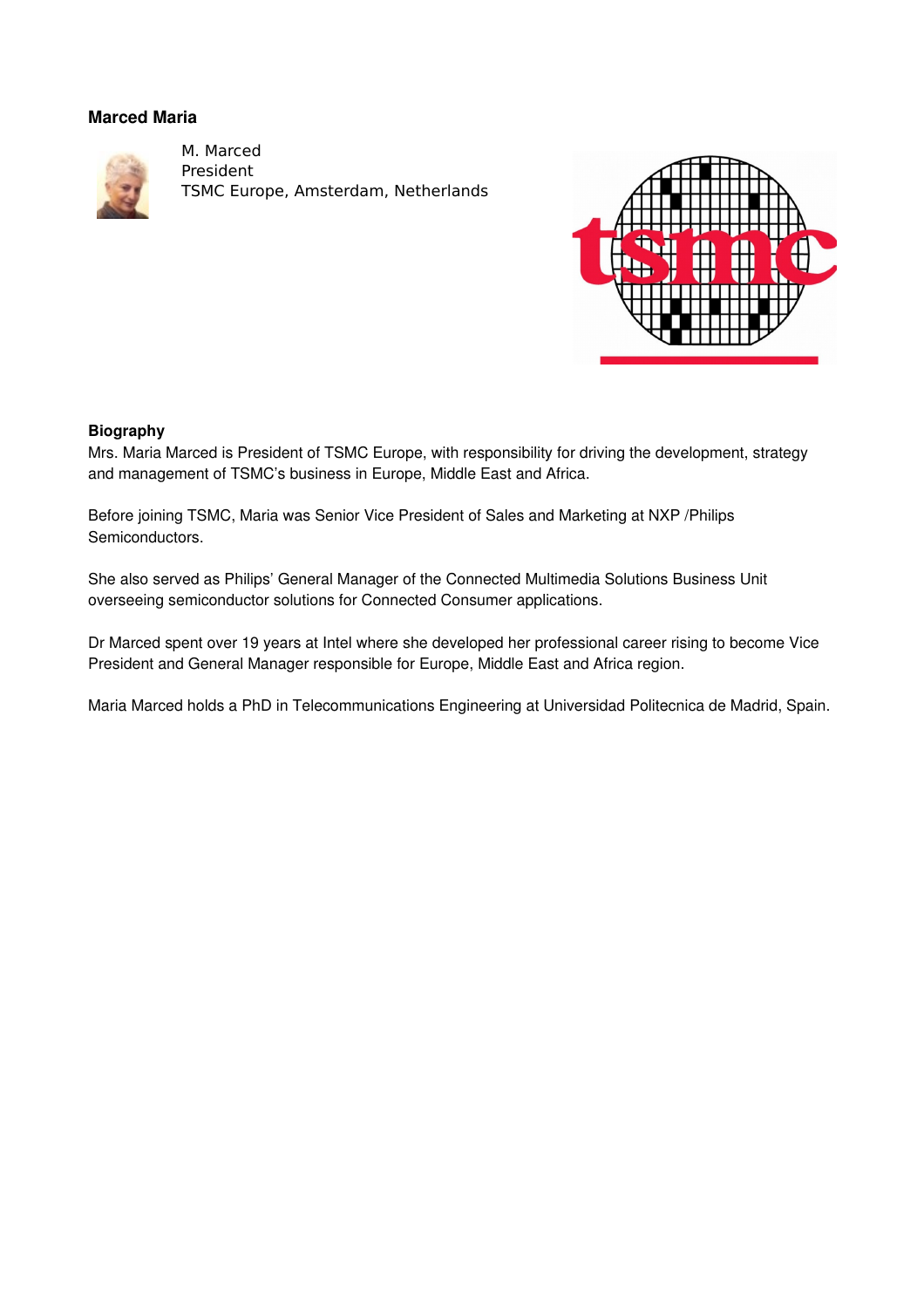# **Nitzsche Sabine**



S. Nitzsche VP and CFO Europe GLOBALFOUNDRIES, Dresden, Germany



**Biography** Will follow soon